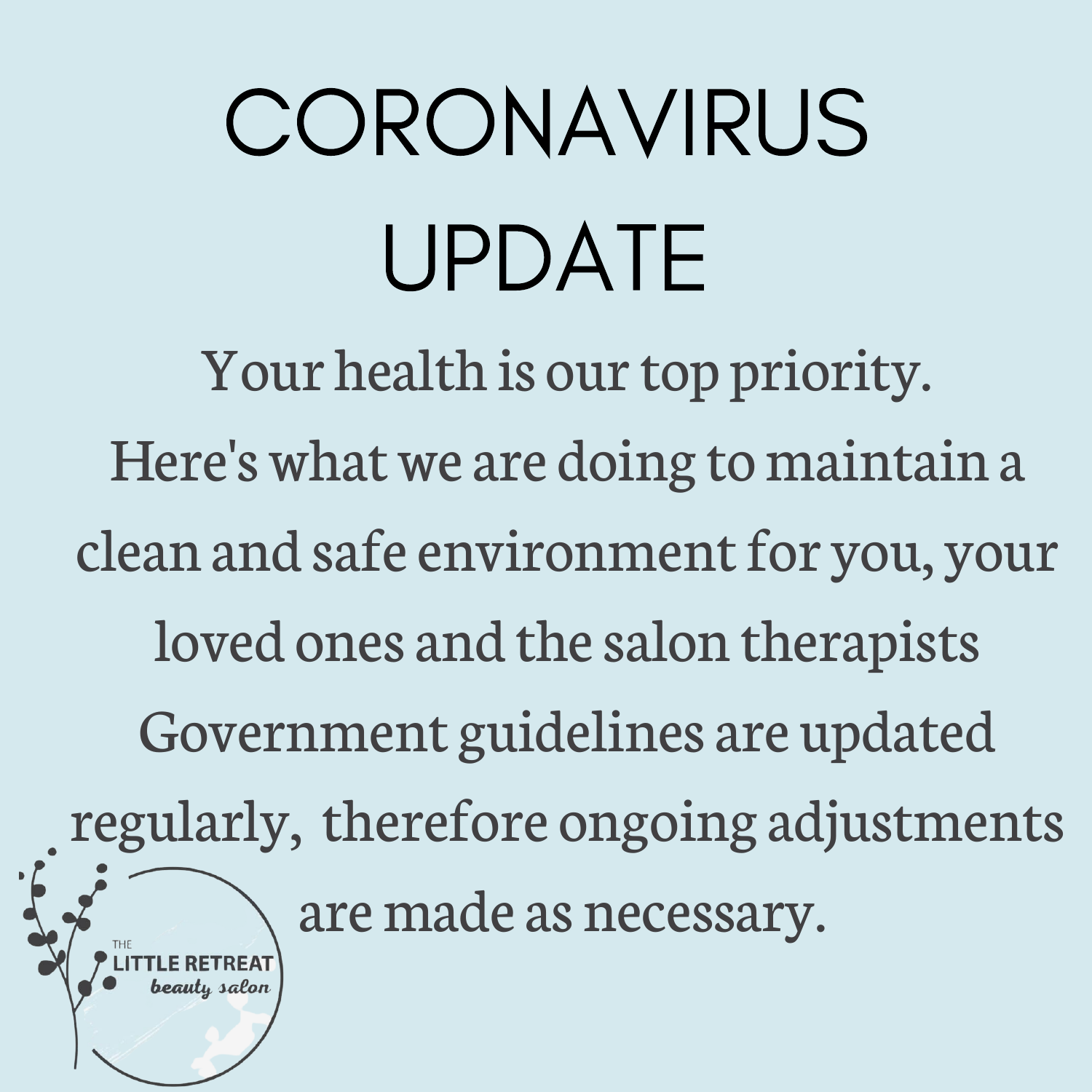# SALON SAFTEY GUIDELINES

Asweslowly return to usual. The salon is well stocked with sanitisers, and cleaning supplies. We will require clients and therapists to wash their hands before undergoing any service & use sanitiser provided. Therapist's will still be wearing protective equipment throughout your service.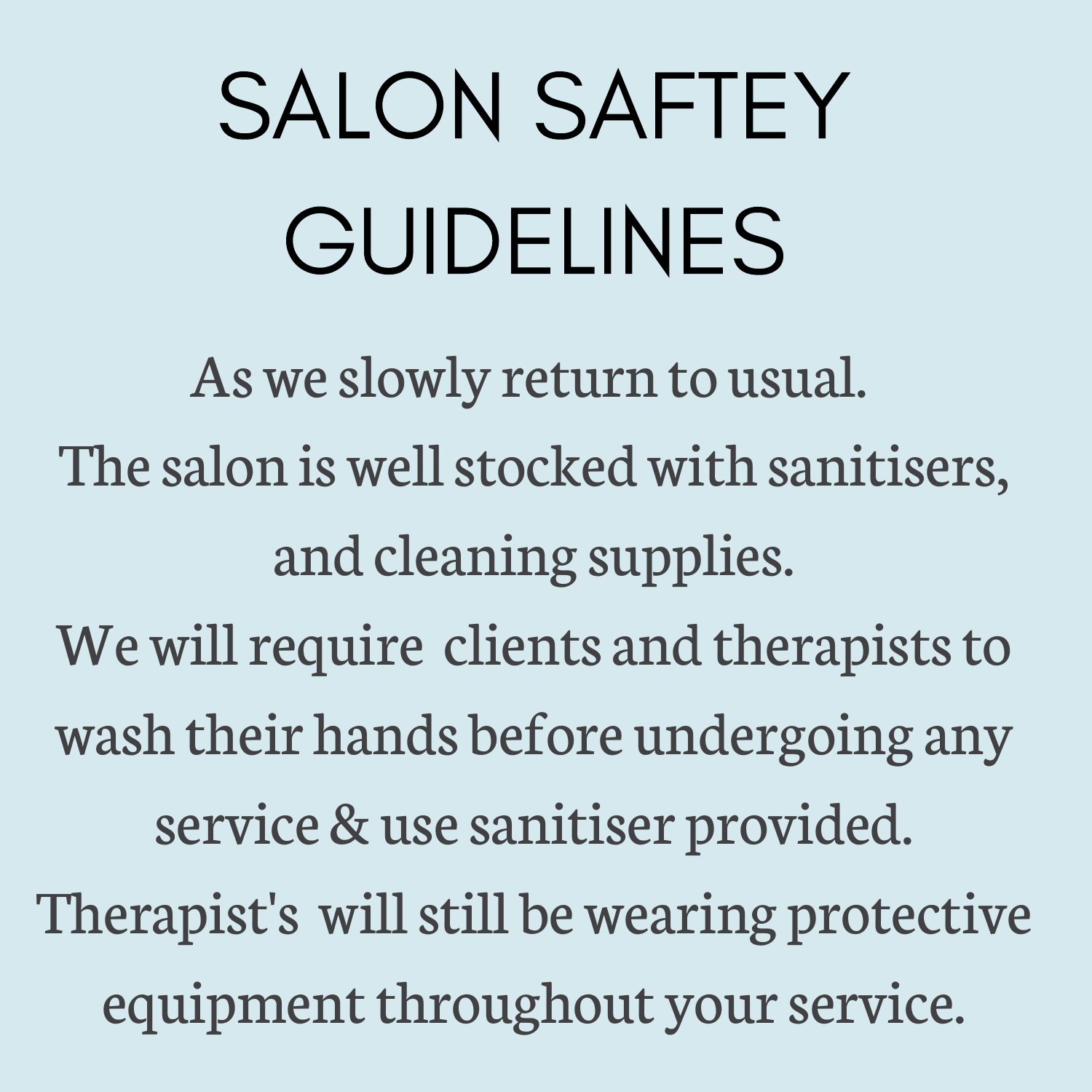Appointmentscan be booked or walkin appointments accepted. Cleaning in between services, will still be a constant. If more that one therapist is required to complete your service, please help us by following our guide for that particular service that will be given upon arrival. The salon door will be locked during treatments, if no therapist is working on the nail stations.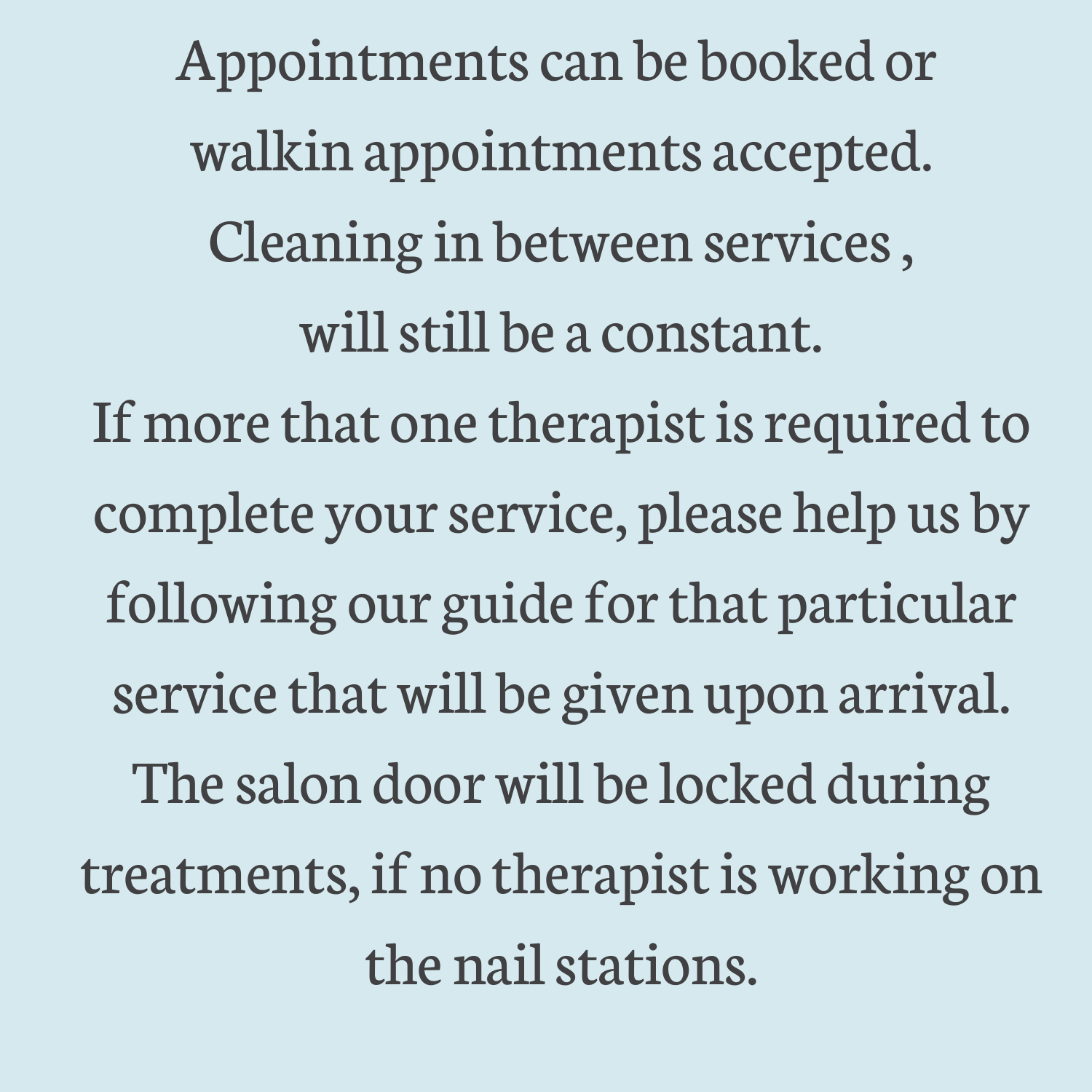### We ask you Please!

Arrive on time for your appointment. Inform us if you are running late. Use sanitary dispensers and disposable hand towels provided, while your in the salon.

We are following a rigorous cleaning schedule to ensure all rooms, nail desks, high-touch surfaces, towels and products are disinfected on a regular basis, andwill carry on doing so.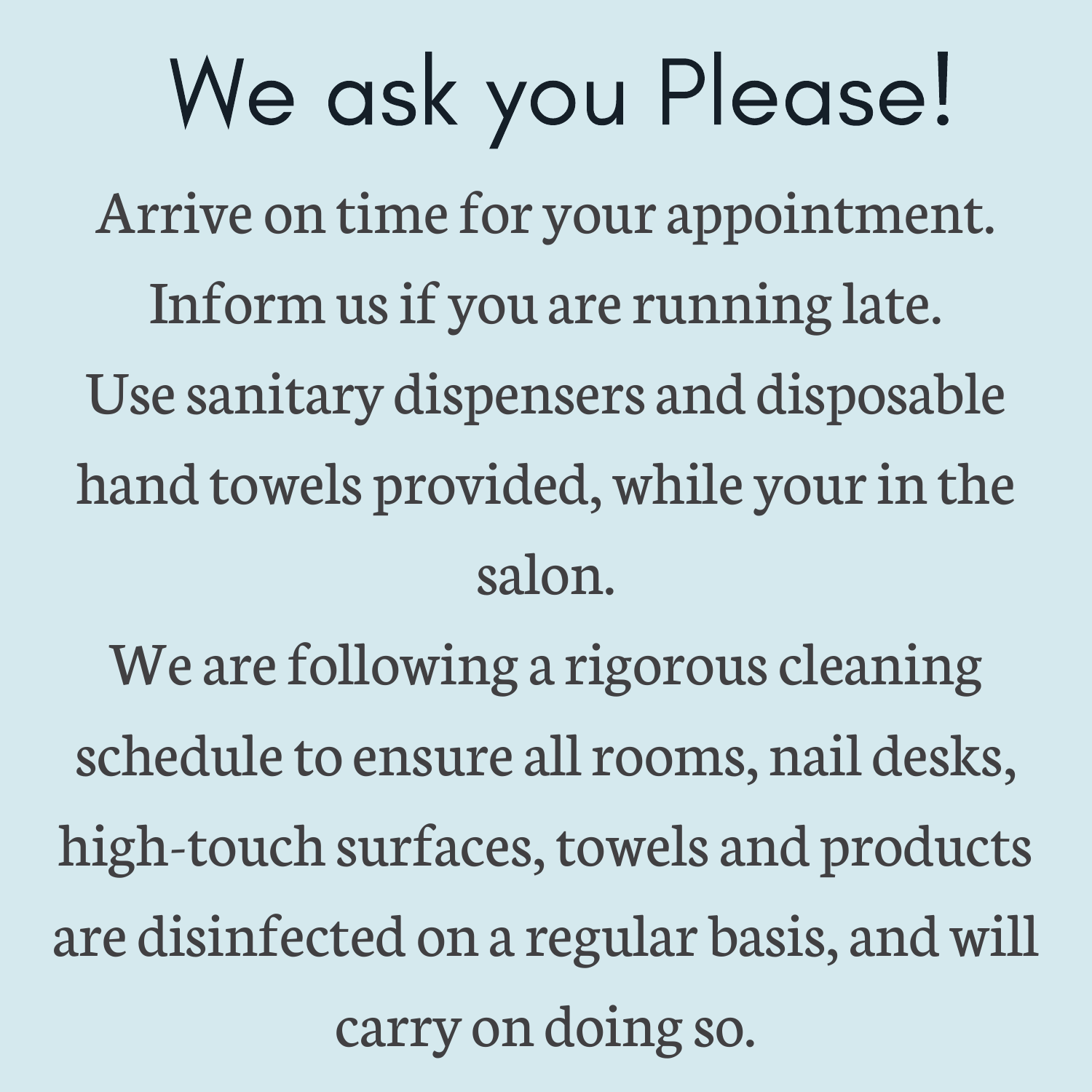#### SICK POLICY

Therapist that show flu like symptoms will be required to stay at home until they are symptom free. We will NOT be accepting sick clients. If you or someone you are in contact with are sick within 24 hrs of your appointment, pleasecall us immediately.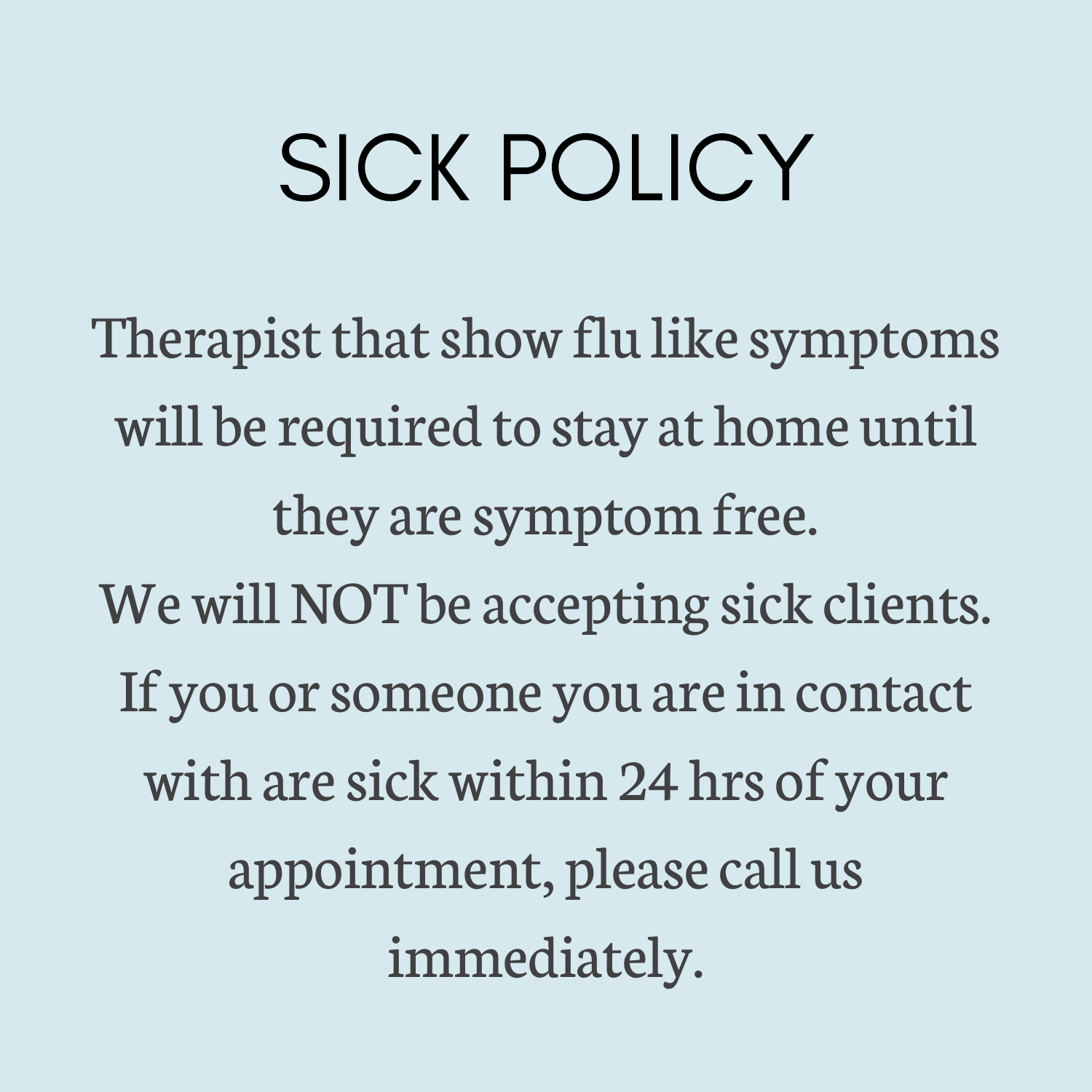## CANCELLATION POLICY

24hr cancellation policy applies to ensure the salon is a safe environment for other clients and therapists.

Anon refundable booking fee of 50%will apply for any treatments cancelled under 24hr notice.

A full 100% of the appointment will be charged to cancelled appointments under 12hrs notice.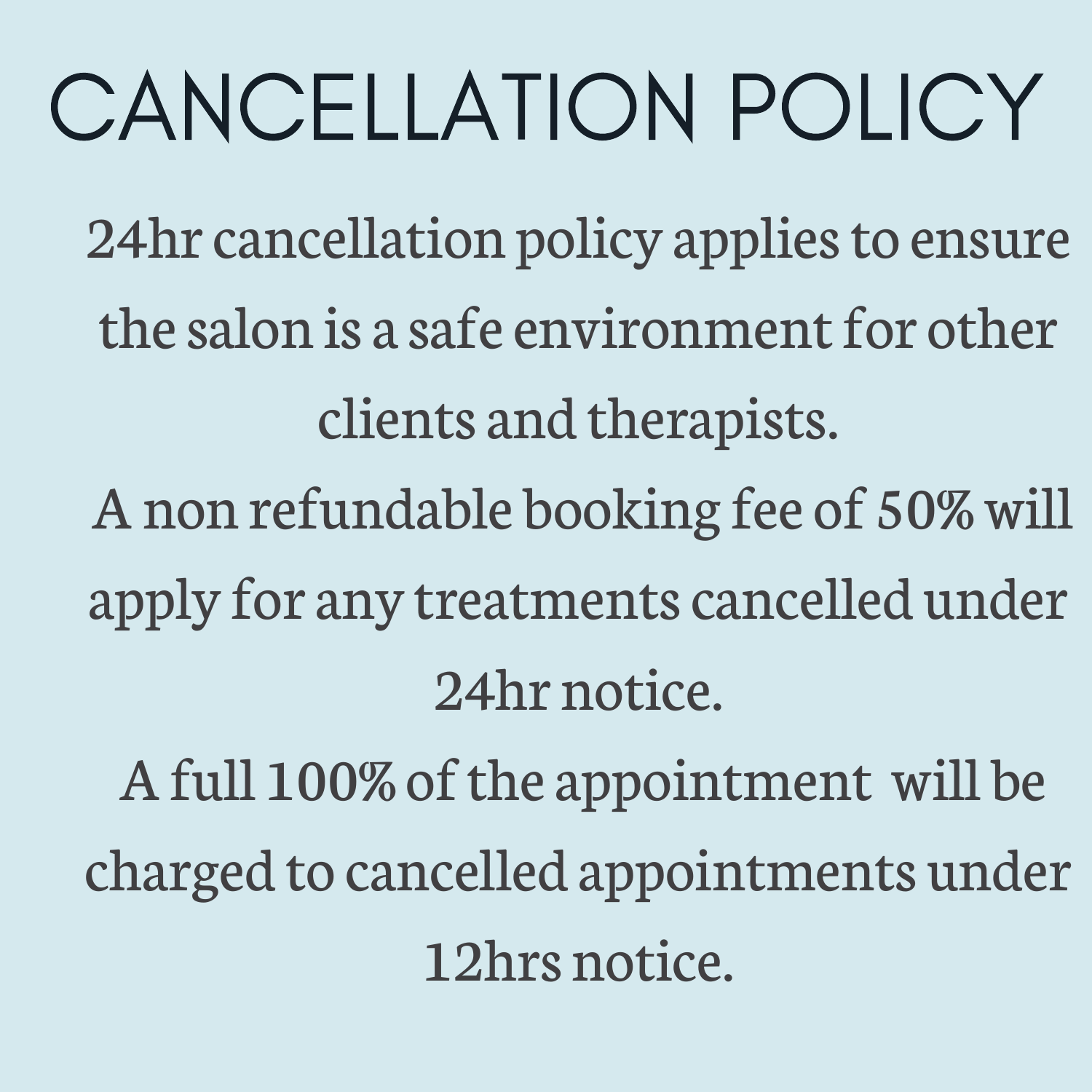Anon refundable booking fee of 50%will apply for any treatments of an hr&1/2 or above upon booking.

Wewill help you to reschedule your appointmentsfor a later dateshould you need to cancel.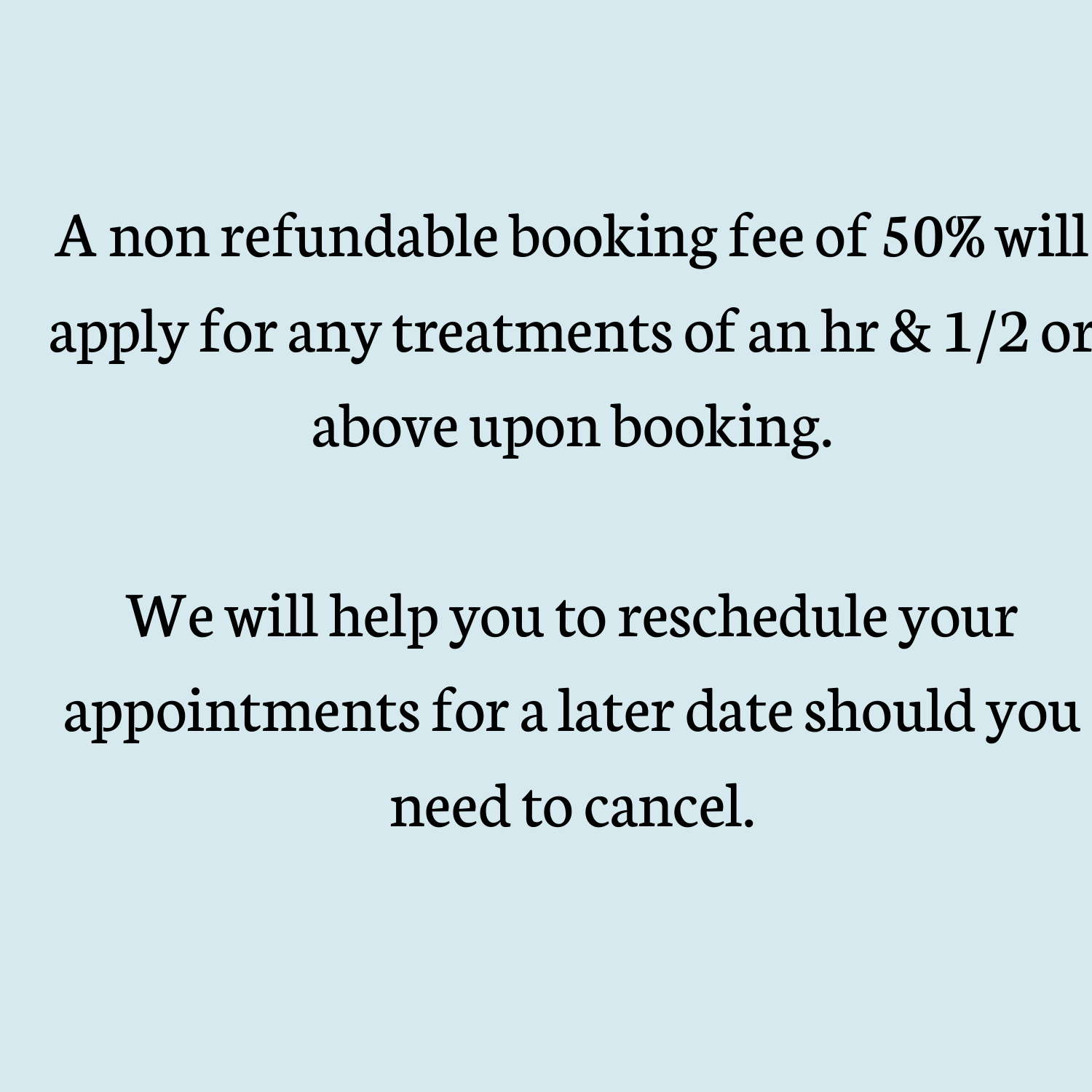QUESTIONS OR CONCERNS? Please speak to us for further information or any questions youmay have. We are happy to help Thank you for your cooperation Together we can stay safe.